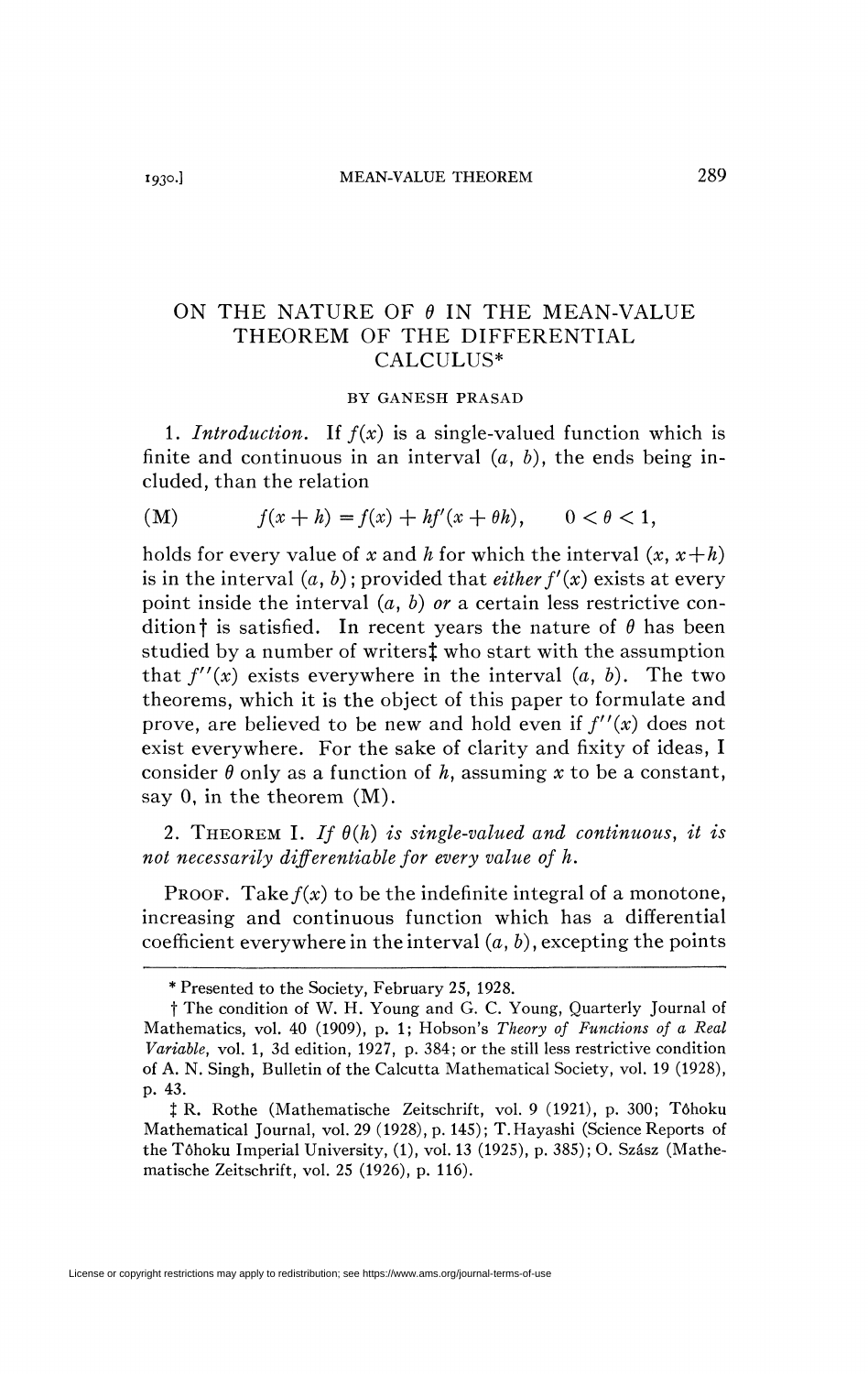290 GANESH PRASAD [April,

of an everywhere dense set. Such a function is that given by T. Broden.\* Denoting Broden's function by *w,* let

$$
f(x) = \int_0^x w(t) dt,
$$

and let the everywhere dense set be denoted by S; also let  $\xi$ stand for  $h\theta$ . Then it is easily seen that  $\xi$  is a single-valued and continuous function of *h,* and that, corresponding to each value of  $\xi$ , there is a value of h and only one value. Now  $(M)$  gives

$$
f(h) = hf'(\xi) = hw(\xi),
$$

whatever *h* may be.

Therefore, as  $f'(h)$  exists,

$$
\frac{d}{dh}\{hw(\xi)\},\ \text{that is,}\ \ w(\xi)+h\frac{dw}{dh},
$$

must exist for every value of  $h$ . Thus, at any point  $h = h'$  which corresponds to a point  $\xi = \xi'$  of *S*,  $d\xi/dh$  and, consequently,  $d\theta/dh$  must be non-existent; otherwise  $w'(\xi')$  will exist which is impossible.

Therefore it is proved that, for every value of *h* corresponding to which  $\xi$  is a point of S,  $d\theta/dh$  is non-existent.

3. THEOREM II. If  $\theta(h)$  is single-valued, it is necessarily con*tinuous for every value of h.* 

**PROOF.** Assume, if possible, that  $\bar{h}$  is a point of discontinuity of  $\theta(h)$ . Then, denoting the corresponding values of  $\xi$  and  $\theta$  by  $\bar{\xi}$  and  $\bar{\theta}$  respectively, we have by (M)

$$
f(\bar{h}) = \bar{h}f'(\bar{\xi}).
$$

Now two possibilities arise: the discontinuity may be of the first kind or of the second kind.

(a) If the discontinuity is of the first kind, then there must be a sequence  ${h_n}$ , tending to  $\bar{h}$ , for which the corresponding sequence  $\{\xi_n\}$  does not tend to  $\bar{\xi}$  but to  $\bar{\xi}'$  different from  $\bar{\xi}$ . Thus

$$
f'(\bar{\xi}) = f'(\bar{\xi}').
$$

<sup>\*</sup> Journal fiir Mathematik, vol. 118, p. 27; Hobson's *Theory of Functions of a Real Variable,* vol. 1, 1927, p. 389.